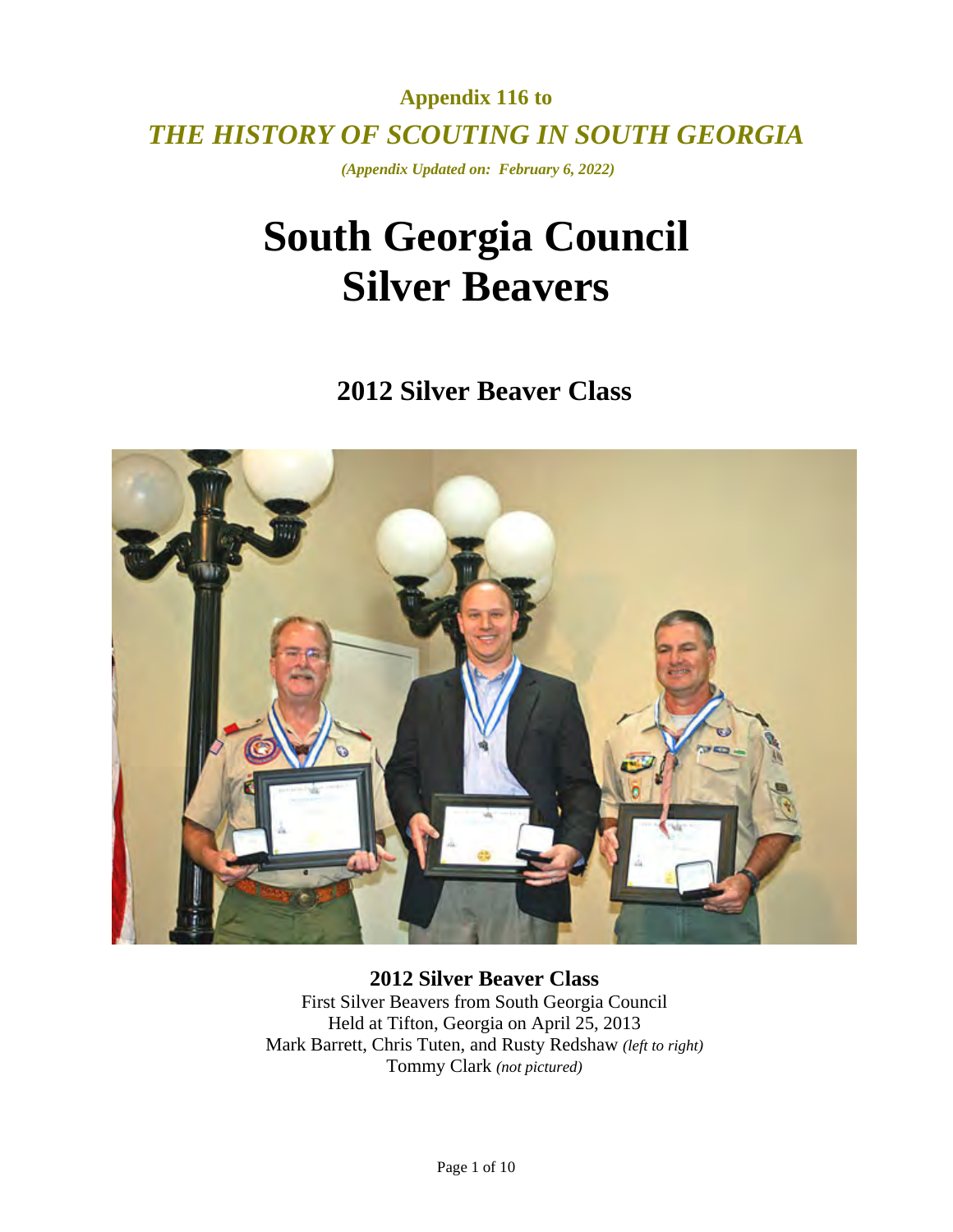

**2013 Silver Beaver Class**  Banquet held at ABAC on February 8, 2014 Helen Chaney of Hahira, Jamie Benson of Ocilla, and Derrick Jackson of Albany *(left to right)* 



William Whitesell of Valdosta was unable to attend the February Banquet and was awarded his Silver Beaver at the March Executive Board meeting in Tifton.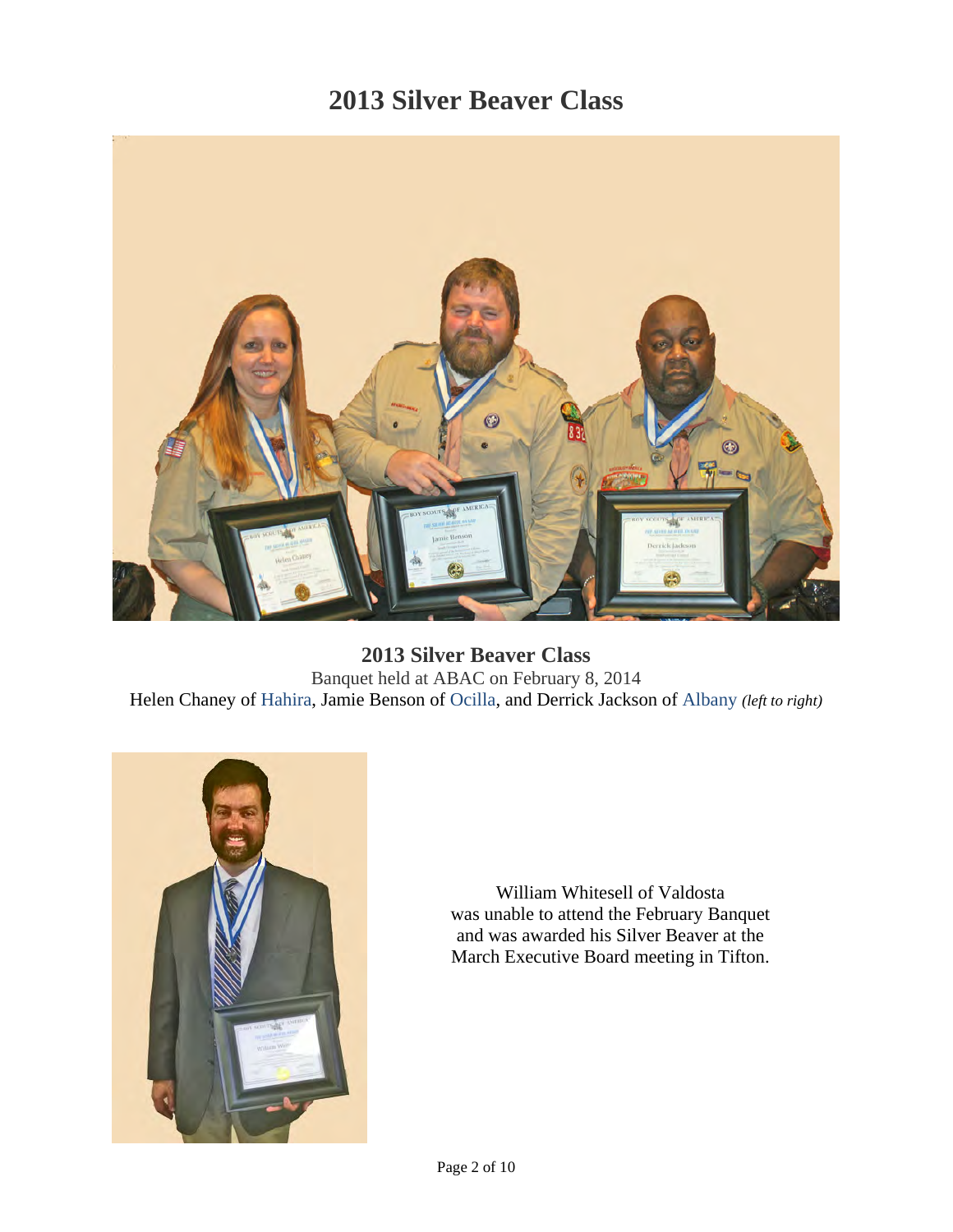

**2014 Silver Beaver Class**  Bill Waller, Cathy Helms, and Merrill Dickinson *(left to right)* Held at UGA Conference Center (ABAC), Tifton, January 31, 2015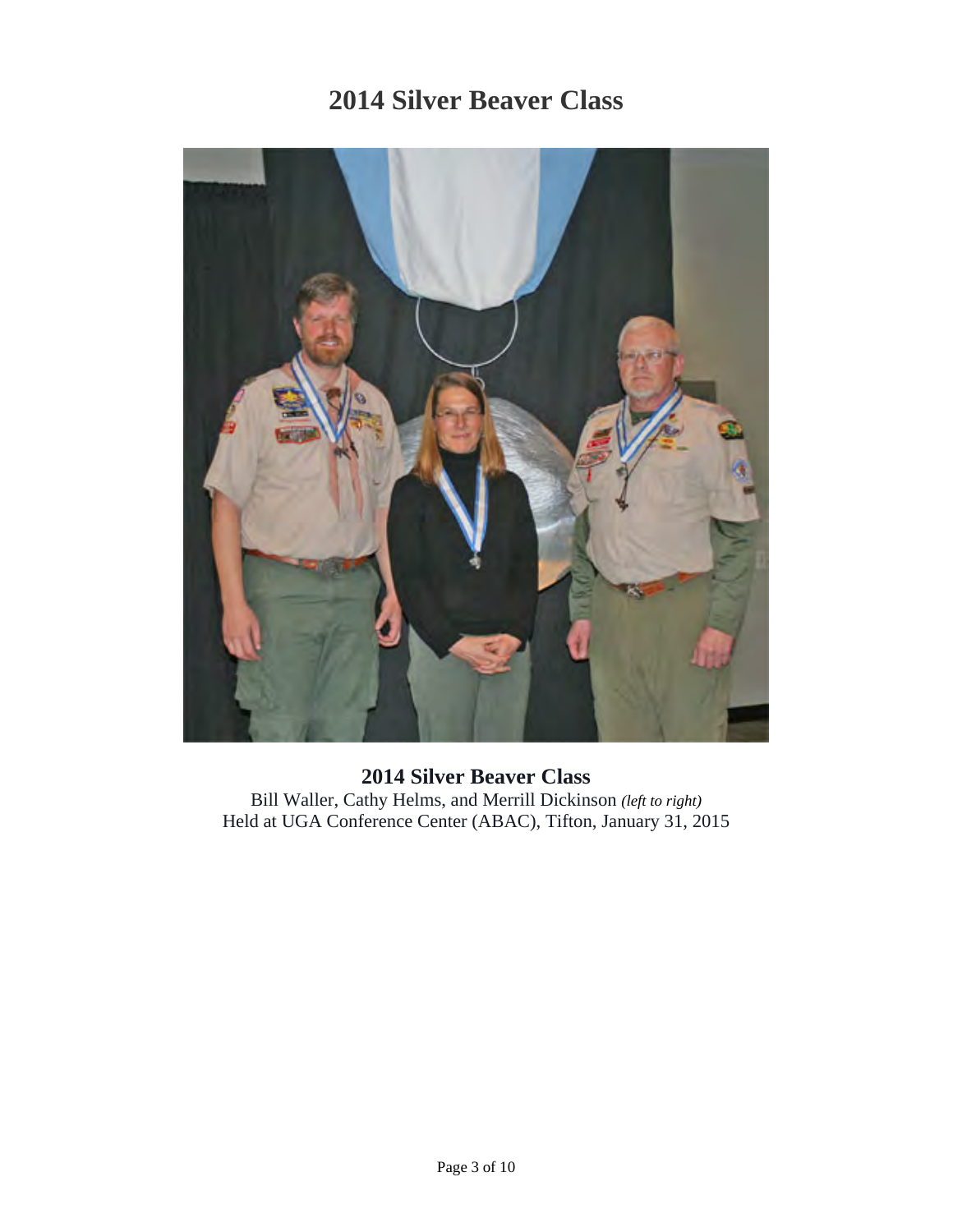

#### **2015 Silver Beaver Class**  Margaret Halbrook and Stephen Waddell Banquet held at Spring Hill CC, Tifton, Georgia on February 23, 2016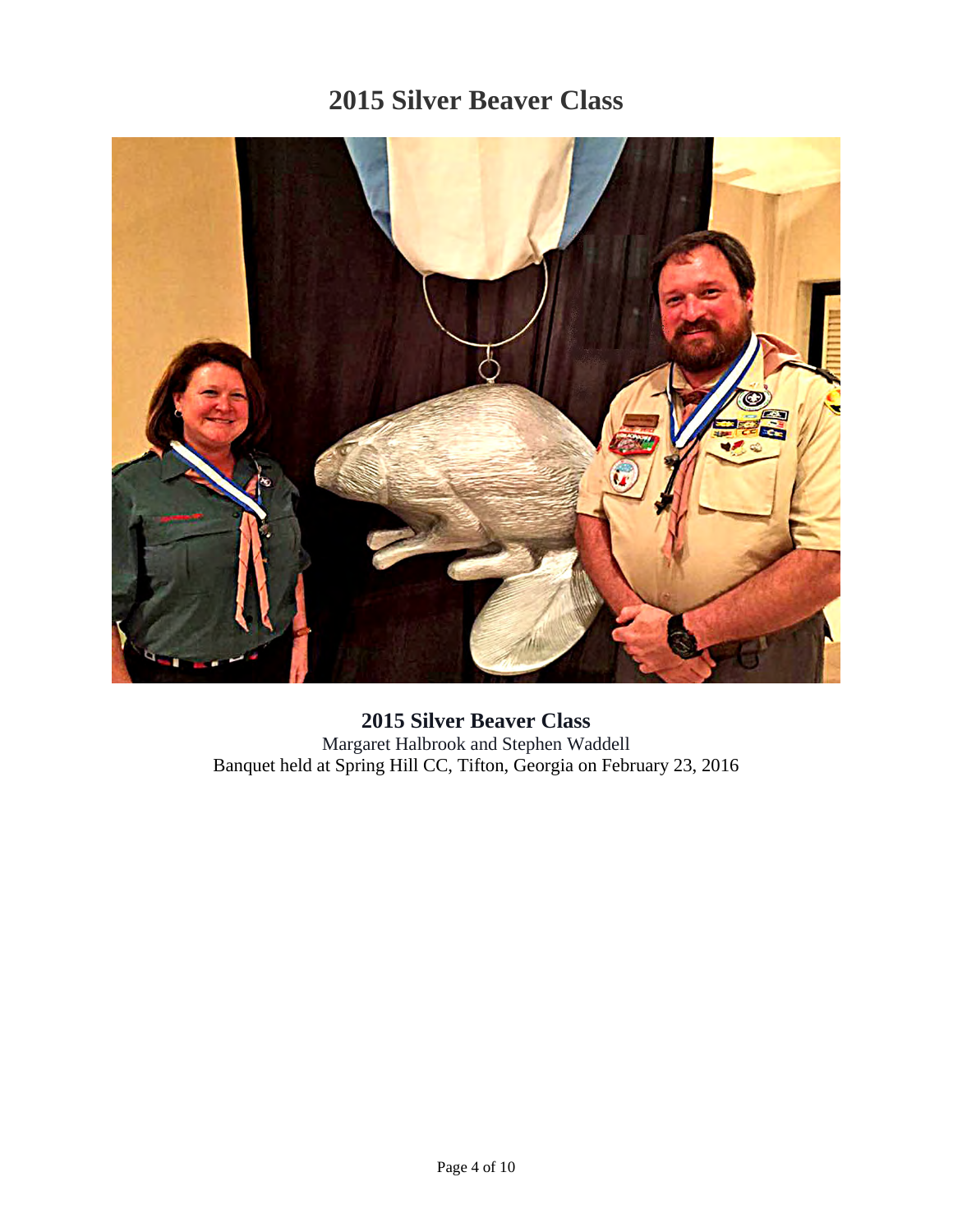

**2016 Silver Beaver Class**  Sharon Scott (right) Banquet held on February 4, 2017 at ABAC in Tifton, Georgia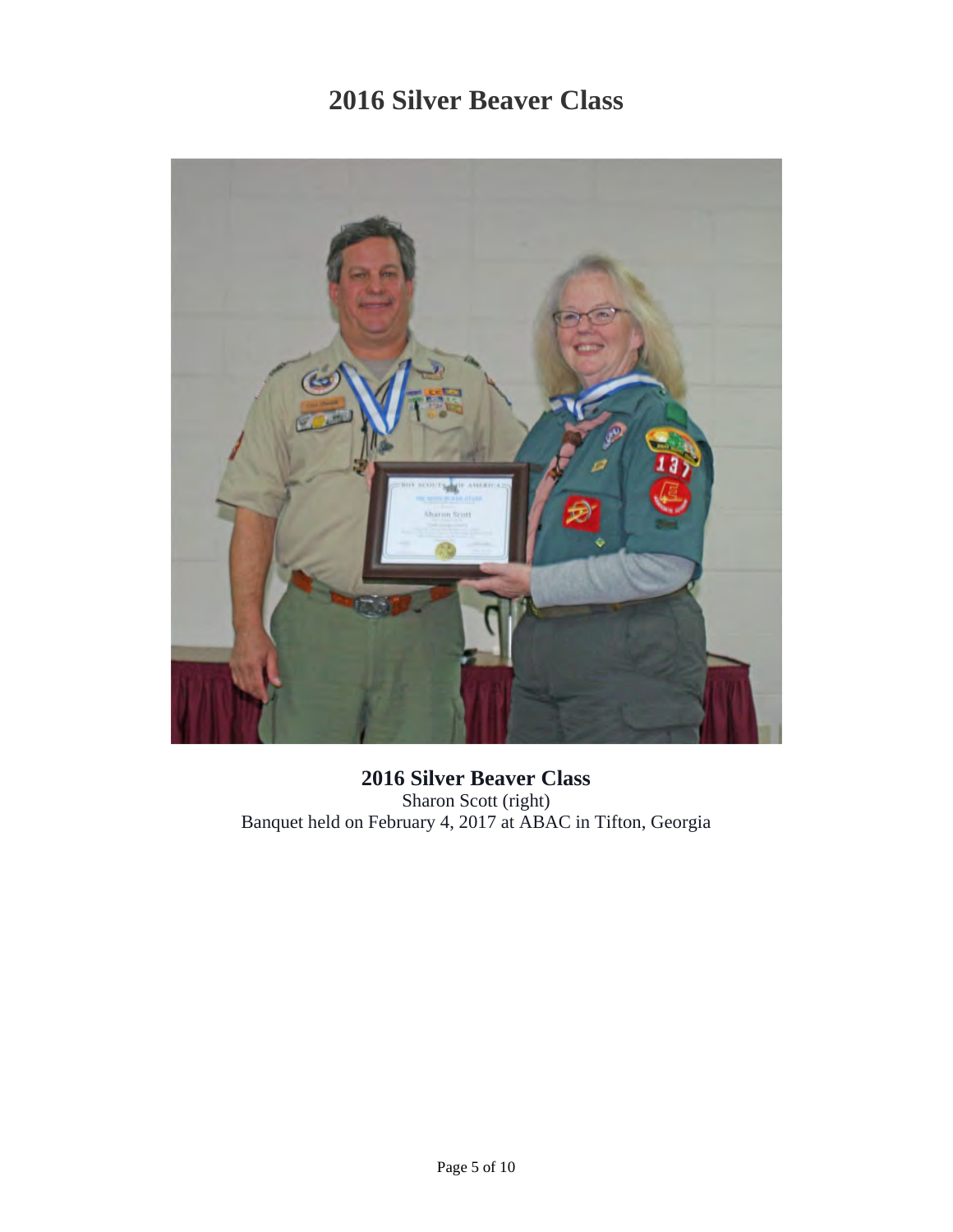

**2017 Silver Beaver Class**  Brit Brinson and Drew Sterling Banquet held on February 3, 2018 at the Tifton CC in Tifton, Georgia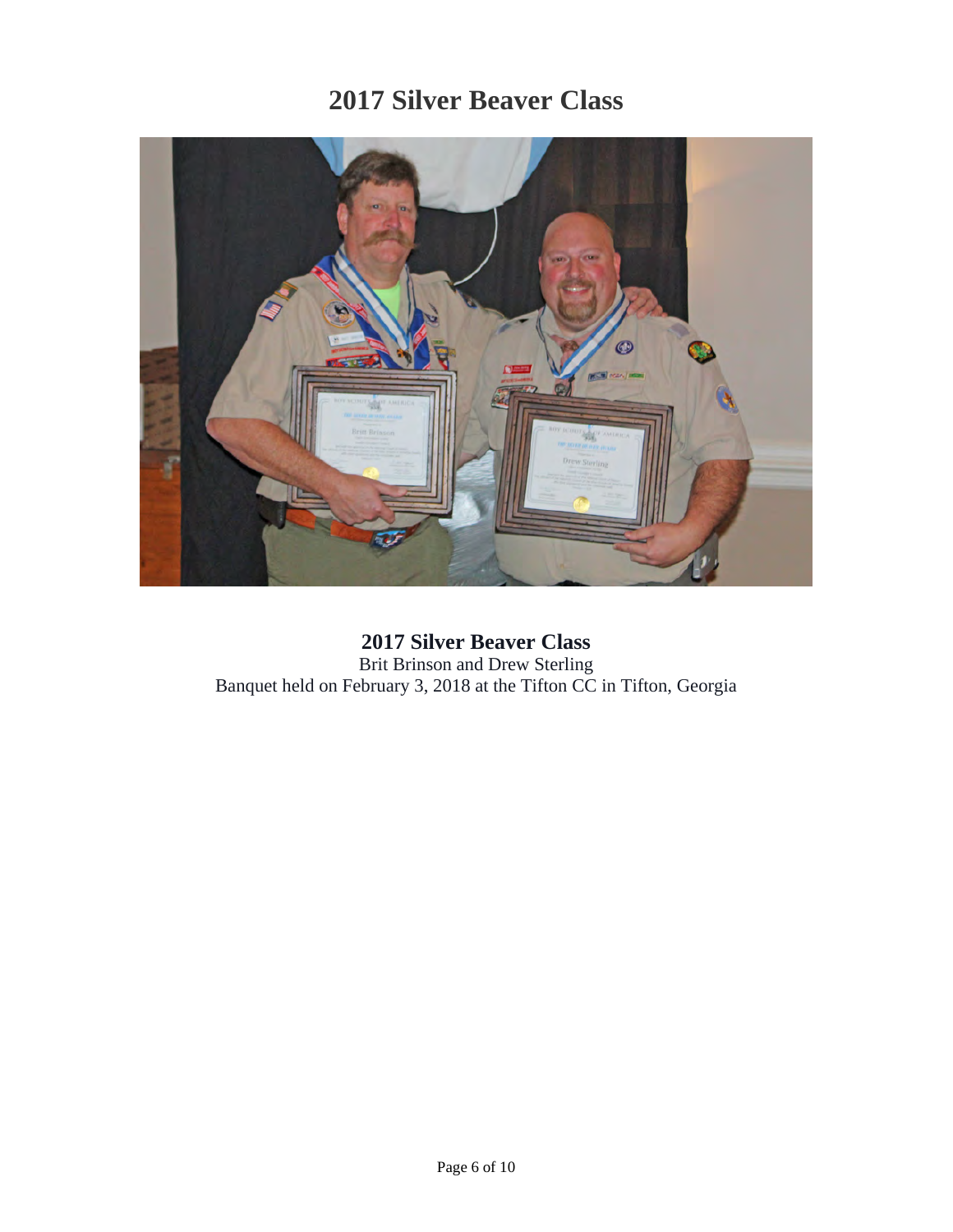

**2018 Silver Beaver Class**  Kevin King, Angie Shipley, and Geoffrey Shipley Banquet held on February 2, 2019 at the Tifton CC in Tifton, Georgia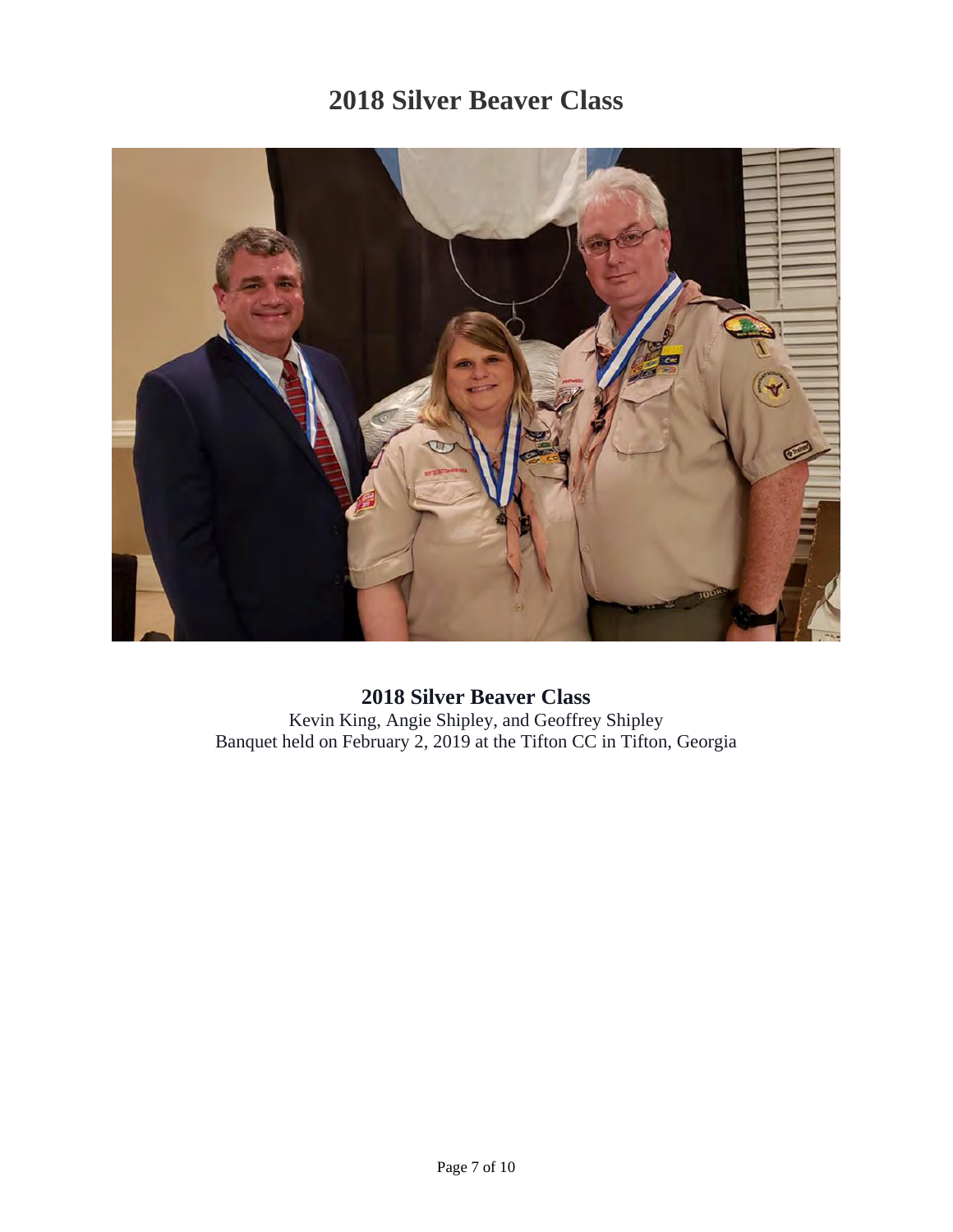

**2019 Silver Beaver Class**  John Frost and Steve Brooks Banquet held on February 8, 2019 in Tifton, Georgia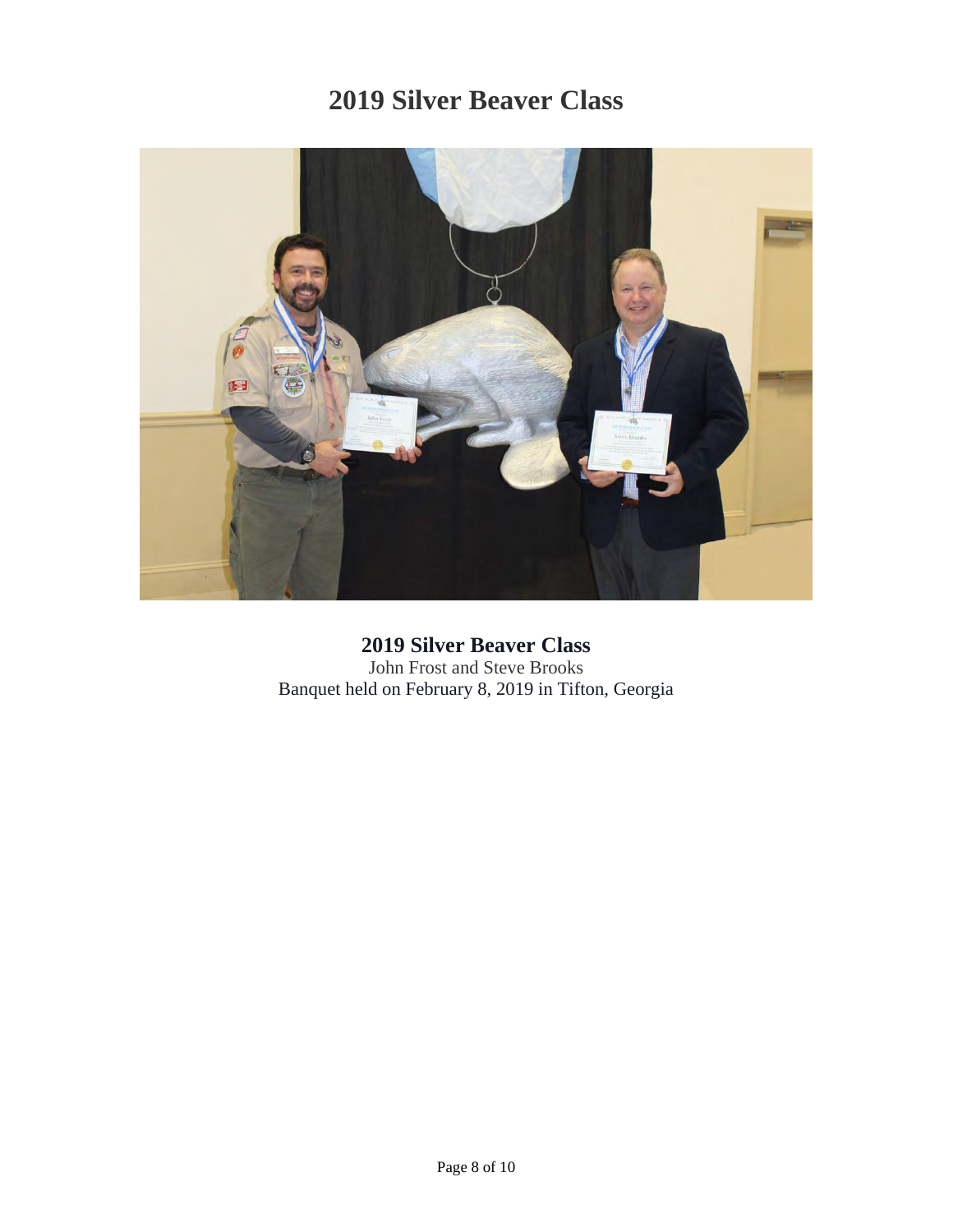

Bill Tillman Banquet held on April 10, 2021 in Tifton, Georgia



Rose Palazollo Presented at the Albany Dinner held on May 6<sup>th</sup>, 2021

Page 9 of 10